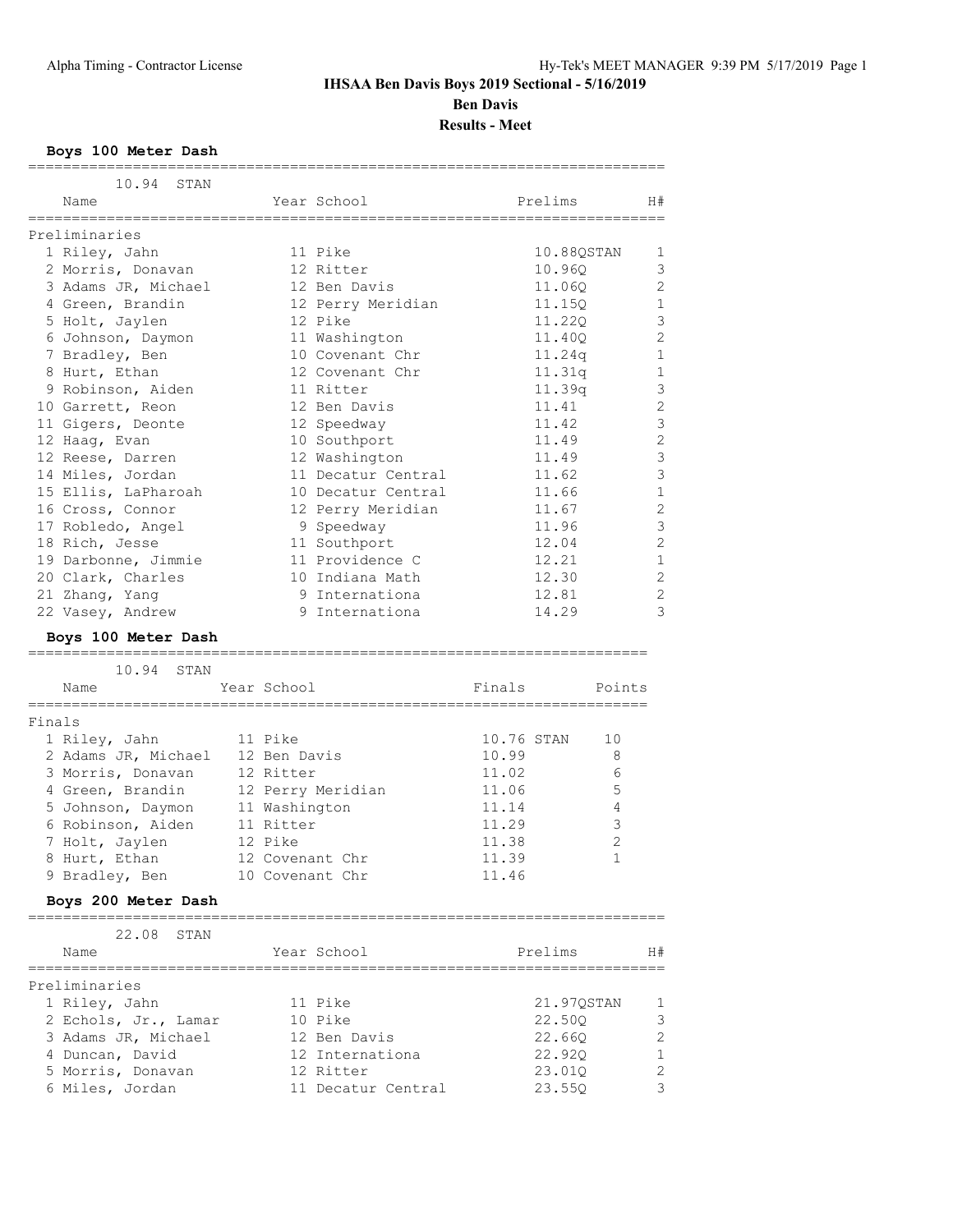**Results - Meet**

# **....Boys 200 Meter Dash**

| 7 Coffey, Gage        | 10 Covenant Chr    | 23.27q             | 2              |
|-----------------------|--------------------|--------------------|----------------|
| 8 Hurt, Ethan         | 12 Covenant Chr    | 23.28 <sub>q</sub> | 2              |
| 9 Fagnon, Dona        | 11 Ben Davis       | 23.53q             | $\mathbf{1}$   |
| 10 Gigers, Deonte     | 12 Speedway        | 23.54              |                |
| 11 Hogan, Brayon      | 11 Southport       | 23.80              | 3              |
| 12 Gonzalez, Jeremiah | 9 Perry Meridian   | 24.00              | 3              |
| 13 Robinson, Kemari   | 9 Ritter           | 24.14              | 2              |
| 14 Reese, Darren      | 12 Washington      | 24.18              | 2              |
| 15 Ellis, LaPharoah   | 10 Decatur Central | 24.37              | 3              |
| 16 Gaylord, Corey     | 12 Southport       | 24.41              |                |
| 17 Majekodunmi, John  | 11 Indiana Math    | 24.56              | $\mathbf{1}$   |
| 18 Johnson, Marlin    | 11 Speedway        | 24.70              | $\mathbf{1}$   |
| 19 Darbonne, Jimmie   | 11 Providence C    | 24.71              |                |
| 20 Cash, Clai-Juan    | 10 Washington      | 25.20              | 2              |
| 21 Kimp, Isaiah       | 10 Providence C    | 26.24              | $\mathbf{1}$   |
| 22 Hansen, Victor     | 10 Internationa    | 26.35              | $\overline{2}$ |

#### **Boys 200 Meter Dash**

=======================================================================

| 22.08<br>STAN        |                    |            |               |
|----------------------|--------------------|------------|---------------|
| Name                 | Year School        | Finals     | Points        |
| Finals               |                    |            |               |
| 1 Riley, Jahn        | 11 Pike            | 21.46 STAN | 10            |
| 2 Echols, Jr., Lamar | 10 Pike            | 21,96 STAN | 8             |
| 3 Adams JR, Michael  | 12 Ben Davis       | 21.98 STAN | 6             |
| 4 Morris, Donavan    | 12 Ritter          | 22.79      | 5             |
| 5 Coffey, Gage       | 10 Covenant Chr    | 23.12      | 4             |
| 6 Fagnon, Dona       | 11 Ben Davis       | 23.17      | 3             |
| 7 Hurt, Ethan        | 12 Covenant Chr    | 23.35      | $\mathcal{P}$ |
| 8 Miles, Jordan      | 11 Decatur Central | 23.44      |               |
| 9 Duncan, David      | 12 Internationa    | 24.13      |               |

### **Boys 400 Meter Dash**

#### ==========================================================================

| 49.40 STAN                            |                   |                  |                |                     |
|---------------------------------------|-------------------|------------------|----------------|---------------------|
| Name                                  | Year School       | Finals H# Points |                |                     |
| 1 Riley, Jahn                         | 11 Pike           | 48.63 STAN 3 10  |                |                     |
| 2 Higgins, Maurice 12 Ben Davis       |                   | 49.56 7          |                | $3 \quad 8$         |
| 3 Foster, Justin                      | 12 Covenant Chr   | 50.73            |                | $3^{\circ}$<br>6    |
| 4 Duncan, David 12 Internationa       |                   | 50.78            |                | 3 <sup>7</sup><br>5 |
| 5 Moody, Aaron 11 Ben Davis           |                   | 50.82            | $\mathcal{S}$  | 4                   |
| 6 Harris, Keyshawn                    | 10 Pike           | 52.18            | $\mathcal{E}$  | 3                   |
| 7 Smith, Jacob                        | 12 Southport      | 52.59            | $\mathcal{B}$  | $\overline{2}$      |
| 8 Griffin, Jackson 9 Decatur Central  |                   | 54.15            | $\mathcal{L}$  | $\mathbf{1}$        |
| 9 Jeter, Eighbry 12 Speedway          |                   | 54.94            | $\overline{2}$ |                     |
| 10 cheeks, brandon 10 Indiana Math    |                   | 55.50            | $\mathcal{L}$  |                     |
| 11 Sims, Nate 9 Ritter                |                   | 55.55            | $\overline{2}$ |                     |
| 12 Rich, Jesse 11 Southport           |                   | 55.86            | 3              |                     |
| 13 Trammell, Brett                    | 11 Perry Meridian | 56.05            | $\overline{2}$ |                     |
| 14 Stoner, Charles                    | 11 Perry Meridian | 56.83            | 3              |                     |
| 15 Gibson, Marcus                     | 11 Speedway       | 57.00            | $\mathbf{1}$   |                     |
| 16 Prahlow, Caleb 9 Covenant Chr      |                   | 57.30            | $\overline{2}$ |                     |
| 17 Turientine, Brando 10 Indiana Math |                   | 58.12            |                |                     |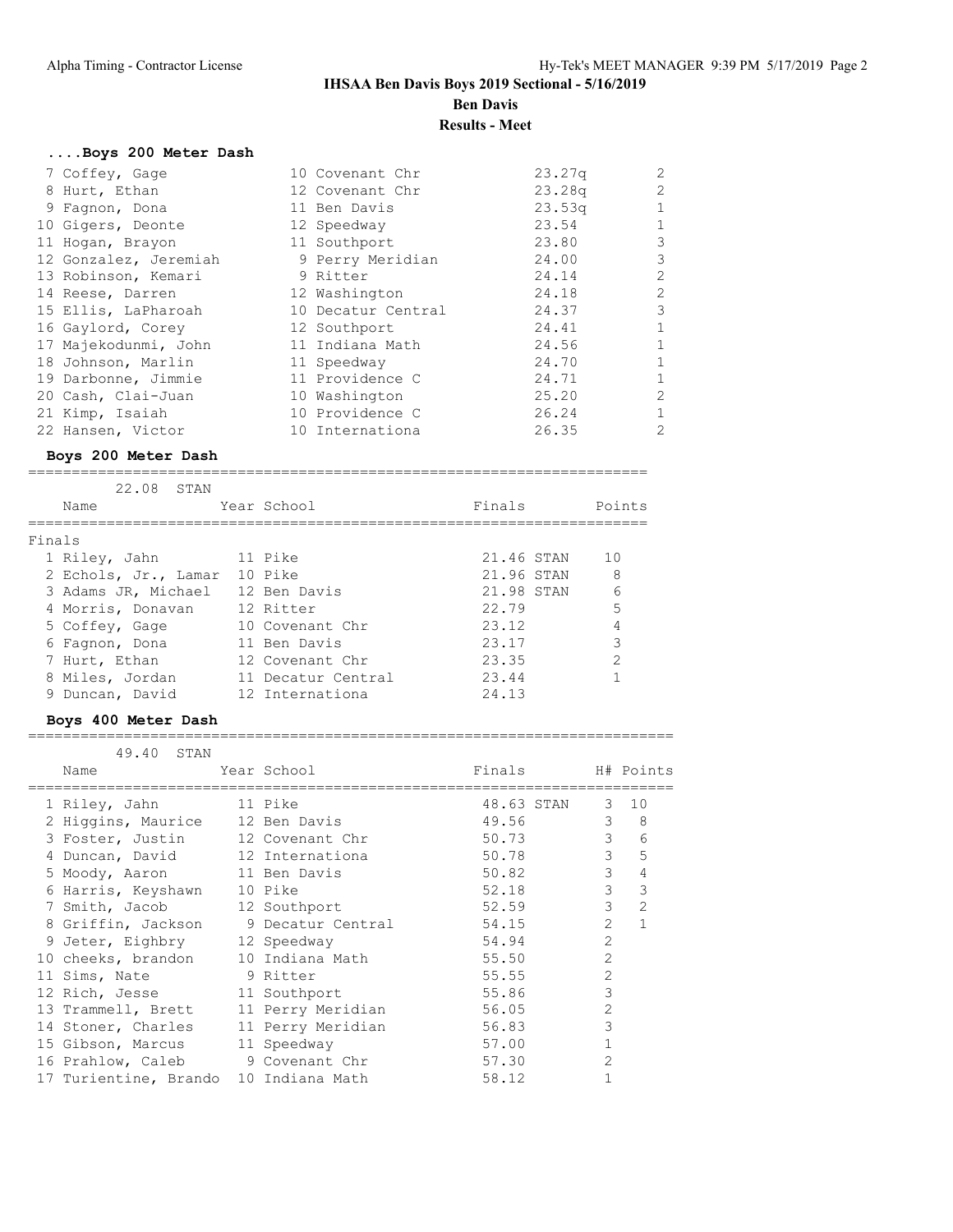**Ben Davis**

**Results - Meet**

#### **....Boys 400 Meter Dash**

| 18 Zhang, Hongyu      | 11 Internationa    | 1:07.40    | $\mathbf{1}$   |
|-----------------------|--------------------|------------|----------------|
| Boys 800 Meter Run    |                    |            |                |
| $1:56.32$ STAN        |                    |            |                |
| Name                  | Year School        | Finals     | Points         |
| 1 Oladapo, Kehinde    | 11 Pike            | 1:58.28    | 10             |
| 2 Anderson, Alijah    | 10 Pike            | 1:59.53    | 8              |
| 3 Curran, Nick        | 12 Speedway        | 2:00.48    | 6              |
| 4 Meier, Jackson      | 10 Southport       | 2:01.11    | 5              |
| 5 Vargas, Antonio     | 12 Ben Davis       | 2:02.36    | $\overline{4}$ |
| 6 Bush, Eli           | 11 Ritter          | 2:02.72    | 3              |
| 7 Overman, Regan      | 11 Decatur Central | 2:05.68    | $\overline{2}$ |
| 8 Sloan, Nate         | 11 Covenant Chr    | 2:07.60    | $\mathbf{1}$   |
| 9 Rhoades, Kace       | 10 Ben Davis       | 2:08.68    |                |
| 10 Gil-Ceja, Oswaldo  | 11 Perry Meridian  | 2:08.80    |                |
| 11 Wachnicki, Nate    | 11 Decatur Central | 2:09.13    |                |
| 12 Wilson, Gabe       | 10 Covenant Chr    | 2:10.37    |                |
| 13 Melendez, Jonathan | 10 Southport       | 2:10.39    |                |
| 14 Pettigrew, Stephan | 12 Attucks         | 2:10.79    |                |
| 15 Tune, Johnathon    | 11 Ritter          | 2:39.53    |                |
| 16 Hardcastle, Richar | 11 Washington      | 2:47.67    |                |
| -- Faulkner, Shawn    | 10 Perry Meridian  | <b>DNF</b> |                |
| Boys 1600 Meter Run   |                    |            |                |
| $4:17.37$ STAN        |                    |            |                |
| Name                  | Year School        | Finals     | Points         |
| 1 Hodges, John        | 12 Pike            | 4:29.42    | 10             |
| 2 Oladapo, Kehinde    | 11 Pike            | 4:30.94    | 8              |
| 3 Stamm, Will         | 10 Ritter          | 4:36.54    | 6              |
| 4 Baldwin, Hayden     | 12 Ben Davis       | 4:39.99    | 5              |
| 5 Toribio Vicente, E  | 11 Ben Davis       | 4:40.61    | 4              |
| 6 Haggerty, Andrew    | 10 Perry Meridian  | 4:44.10    | 3              |

|             | Boys 3200 Meter Run |         |                        |          |
|-------------|---------------------|---------|------------------------|----------|
|             | 9:19.38 STAN        |         |                        |          |
| $NT - ma -$ |                     | $V = 1$ | $E = 1.64 \times 1.64$ | مطمئ مدت |

9 Jacob, Mitchell 12 Ritter 4:50.65 10 Gomez, Chris 11 Speedway 1:58.77 11 Mason, Avry 11 Decatur Central 5:01.25 12 Martinez, Bryan 10 Southport 5:01.80 13 Hampshire, Malachi 10 Southport 5:02.65 14 Orr, Jakob 12 Perry Meridian 5:05.91 15 Dubke, Drew 9 Covenant Chr 5:07.76 16 Hardcastle, Richar 11 Washington 6:17.76

7 Wachnicki, Nate 11 Decatur Central 1:45.14 2 8 Reichanadter, Clay 9 Covenant Chr 4:46.23 1

| Name                              | Year School | Finals  | Points |
|-----------------------------------|-------------|---------|--------|
| 1 Stamm, Paul                     | 10 Ritter   | 9:40.45 | 1 N    |
| 2 Gared, Shewaferahu 12 Ben Davis |             | 9:44.02 |        |
| 3 Brickler, Zachary 11 Ben Davis  |             | 9:53.24 | $\sim$ |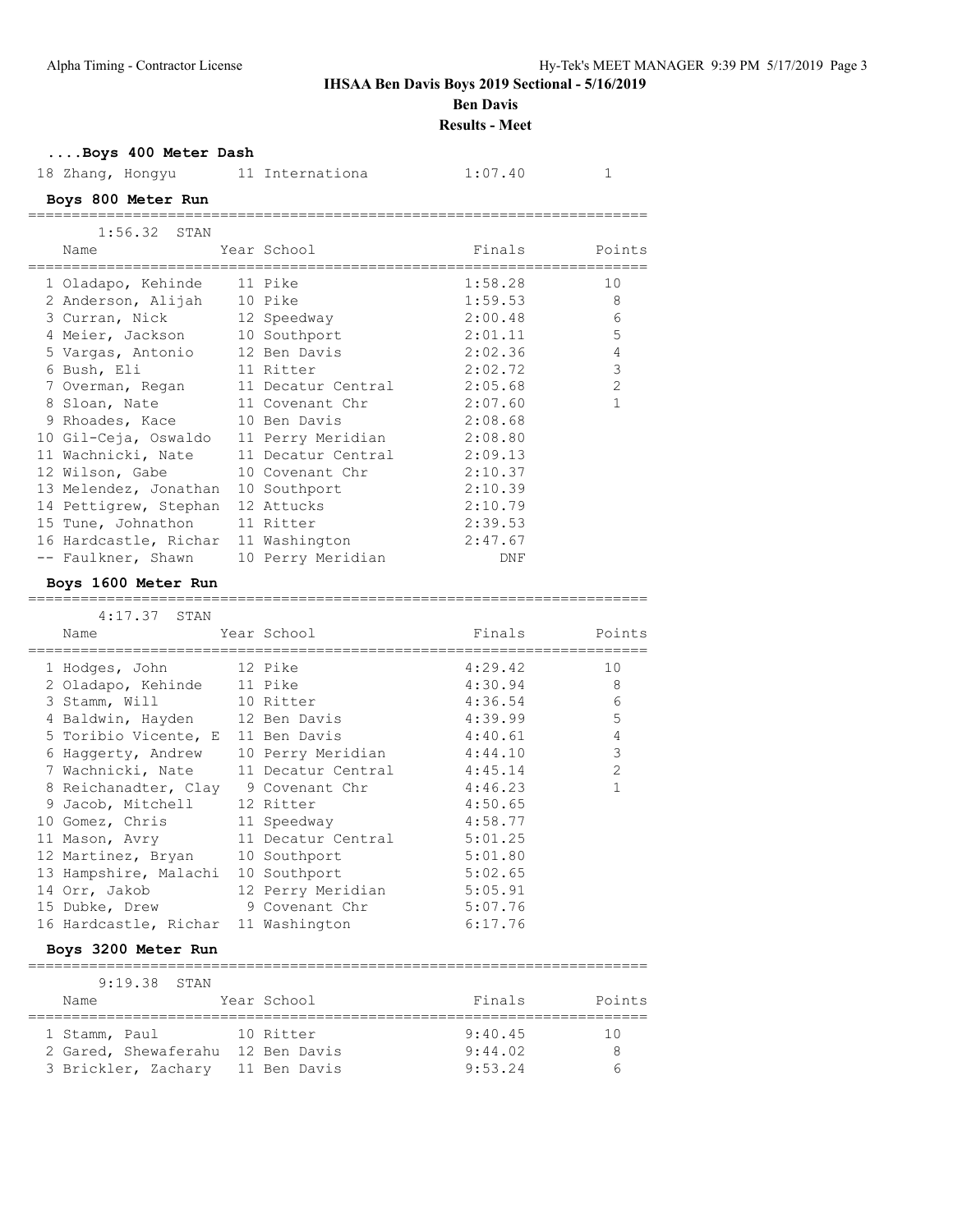**Results - Meet**

# **....Boys 3200 Meter Run**

| 4 Hodges, John        | 12 Pike            | 9:53.71  | 5              |
|-----------------------|--------------------|----------|----------------|
| 5 Haggerty, Andrew    | 10 Perry Meridian  | 10:34.90 | 4              |
| 6 Gornik, Malachi     | 9 Pike             | 10:44.96 | 3              |
| 7 Frank, Nicholas     | 10 Southport       | 10:54.52 | $\mathfrak{D}$ |
| 8 Stinson, Michael    | 11 Decatur Central | 11:03.56 |                |
| 9 Polly, Justin       | 10 Southport       | 11:05.32 |                |
| 10 Sells, Jack        | 11 Decatur Central | 11:07.86 |                |
| 11 Shaughnessy, Patri | 11 Covenant Chr    | 11:47.99 |                |
| 12 Arboneaux, Luca    | 9 Perry Meridian   | 12:07.74 |                |
| 13 Magnabosco, Sam    | 10 Speedway        | 12:39.88 |                |
| 14 Allman, Josiah     | 10 Covenant Chr    | 13:06.55 |                |

#### **Boys 110 Meter Hurdles** =========================================================================

| 14.65 STAN            |                  |         |                |
|-----------------------|------------------|---------|----------------|
| Name                  | Year School      | Prelims | H#             |
| Preliminaries         |                  |         |                |
| 1 Powell, Capone      | 11 Ben Davis     | 15.000  | -1             |
| 2 Fagnon, Dona        | 11 Ben Davis     | 15.290  | 2              |
| 3 Cotton, Donnell     | 11 Pike          | 15.780  | $\mathfrak{D}$ |
| 4 Walker, Barry       | 12 Pike          | 17.140  | $\mathbf{1}$   |
| 5 Dubke, Ben          | 12 Covenant Chr  | 16.19q  | $\overline{2}$ |
| 6 Sledge, Devon       | 12 Southport     | 16.81q  | $\mathfrak{D}$ |
| 7 Hatcher, Phillip    | 12 Shortridge    | 17.15q  | 1              |
| 8 Looe, Tue Tue       | 12 Speedway      | 17.81q  | $\mathfrak{D}$ |
| 9 Adkins, Bryce       | 9 Perry Meridian | 18.23q  | 1              |
| 10 Mantun, Arohn      | 10 Southport     | 18.26   | 1              |
| 11 Hansen, Victor     | 10 Internationa  | 18.71   | 1              |
| 12 Mar, Sa            | 9 Perry Meridian | 18.95   | $\overline{2}$ |
| 13 Zhang, Yang        | 9 Internationa   | 19.50   | 2              |
| 14 Spaulding, Aaron   | 11 Providence C  | 20.26   | 1              |
| 15 Kposowa, Emmanuel  | 12 Speedway      | 20.30   | 1              |
| 16 Orientale, Michael | 9 Washington     | 21.25   | 2              |

#### **Boys 110 Meter Hurdles**

|        | 14.65<br>STAN      |                  |        |                |
|--------|--------------------|------------------|--------|----------------|
|        | Name               | Year School      | Finals | Points         |
| Finals |                    |                  |        |                |
|        | 1 Powell, Capone   | 11 Ben Davis     | 14.95  | 1 <sub>0</sub> |
|        | 2 Cotton, Donnell  | 11 Pike          | 15.39  | 8              |
|        | 3 Fagnon, Dona     | 11 Ben Davis     | 15.46  | 6              |
|        | 4 Dubke, Ben       | 12 Covenant Chr  | 15.76  | 5              |
|        | 5 Hatcher, Phillip | 12 Shortridge    | 16.70  | 4              |
|        | 6 Walker, Barry    | 12 Pike          | 16.77  | 3              |
|        | 7 Sledge, Devon    | 12 Southport     | 17.35  | $\mathcal{D}$  |
|        | 8 Adkins, Bryce    | 9 Perry Meridian | 18.97  |                |
|        | 9 Looe, Tue Tue    | 12 Speedway      | 19.69  |                |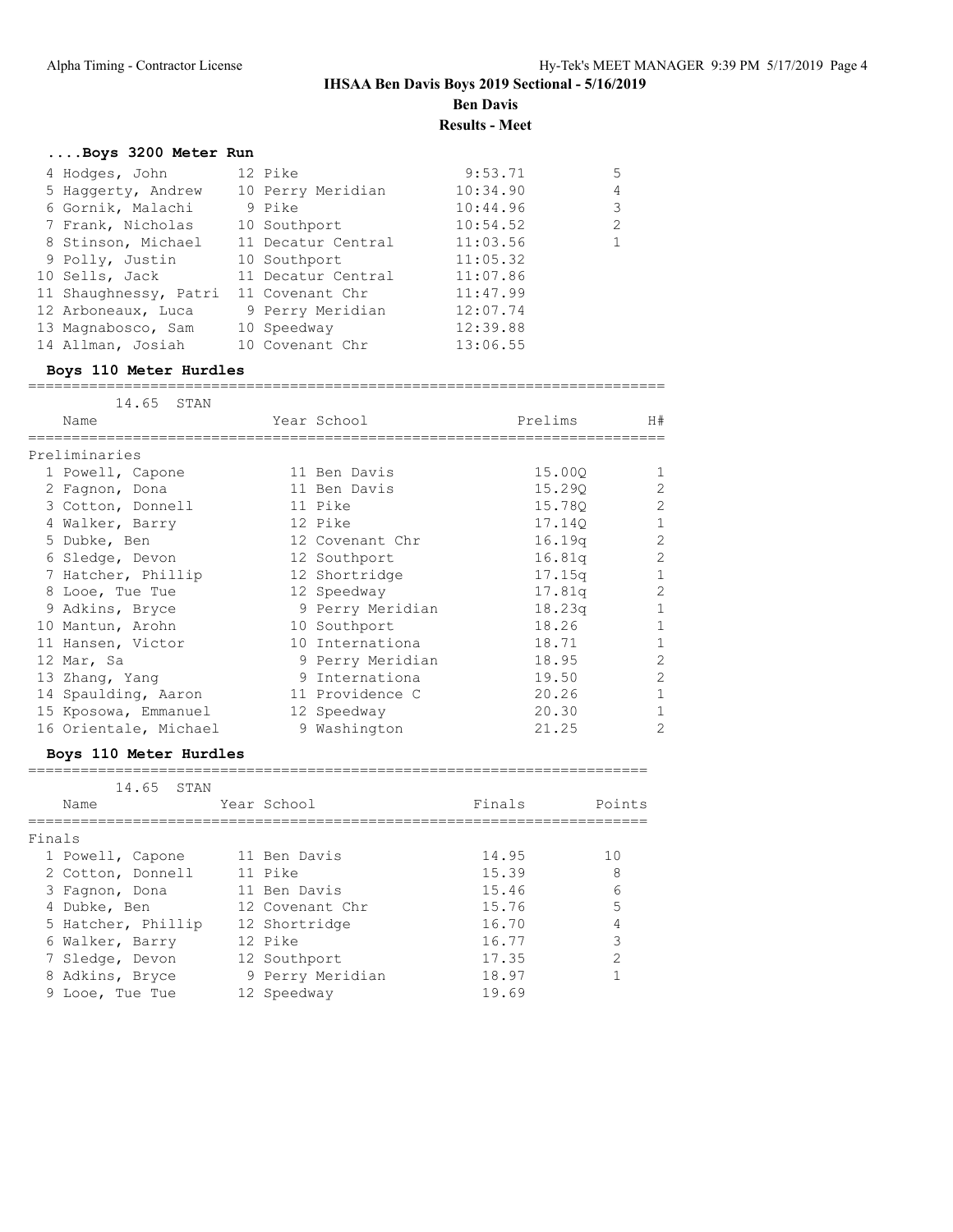**Results - Meet**

#### **Boys 300 Meter Hurdles**

| 39.01 STAN                            |                  |        |                |                |
|---------------------------------------|------------------|--------|----------------|----------------|
| Name                                  | Year School      | Finals |                | H# Points      |
| 1 Fair, Jahod                         | 12 Ben Davis     | 40.43  | $2^{\circ}$    | 10             |
| 2 Gipson, Trenton                     | 11 Ben Davis     | 41.41  | $\mathcal{L}$  | 8              |
| 3 Scott, Logan 12 Covenant Chr        |                  | 42.00  | $\mathcal{L}$  | 6              |
| 4 Cummings, Kalen 9 Pike              |                  | 42.49  | $\mathbf{1}$   | 5              |
| 5 Sanders, JaJuan 12 Ritter           |                  | 42.67  | $\mathcal{L}$  | $\overline{4}$ |
| 6 Looe, Tue Tue                       | 12 Speedway      | 42.85  | $\mathcal{L}$  | 3              |
| 7 Cotton, Donnell                     | 11 Pike          | 43.66  | $\overline{2}$ | $\overline{2}$ |
| 8 Hatcher, Phillip                    | 12 Shortridge    | 44.86  | $\mathbf{1}$   | 1              |
| 9 Dubke, Ben                          | 12 Covenant Chr  | 45.18  | $\mathcal{L}$  |                |
| 10 Mantun, Arohn                      | 10 Southport     | 45.42  | $\overline{2}$ |                |
| 11 Spaulding, Aaron                   | 11 Providence C  | 46.93  |                |                |
| 12 Sledge, Devon                      | 12 Southport     | 47.78  | $\mathfrak{D}$ |                |
| 13 Kposowa, Emmanuel                  | 12 Speedway      | 48.30  |                |                |
| 14 Hansen, Victor                     | 10 Internationa  | 50.03  |                |                |
| 15 Rybecki, Nicolia 9 Decatur Central |                  | 51.88  |                |                |
| 16 Knight, Dagan                      | 9 Perry Meridian | 53.18  |                |                |
| 17 Orientale, Michael                 | 9 Washington     | 54.92  |                |                |

==========================================================================

#### **Boys 4x100 Meter Relay**

==========================================================================

| 42.54 STAN                       |                                      |                |               |
|----------------------------------|--------------------------------------|----------------|---------------|
| School                           | Finals<br>============<br>========== |                | H# Points     |
| 1 Ben Davis                      | 42.15 STAN                           |                | 2, 10         |
| 1) Garrett, Reon 12              | 2) Fagnon, Dona 11                   |                |               |
| 3) Adams JR, Michael 12          | 4) Powell, Capone 11                 |                |               |
| 2 Indianapolis Cardinal Ritter   | 42.21 STAN                           | $\overline{2}$ | 8             |
| 1) Morris, Donavan 12            | 2) Sanders, JaJuan 12                |                |               |
| 3) Robinson, Aiden 11            | 4) Grays, Kynton 12                  |                |               |
| 3 Pike                           | 42.47 STAN                           | $\mathcal{L}$  | 6             |
| 1) Holt, Jaylen 12               | 2) Tank, Ryan 11                     |                |               |
| 3) Echols, Jr., Lamar 10         | 4) Cummings, Kalen 9                 |                |               |
| 4 Covenant Christian (Indpls)    | 44.31                                | 2              | 5             |
| 1) Hurt, Ethan 12                | 2) Trapp, Will 11                    |                |               |
| 3) Scott, Logan 12               | 4) Coffey, Gage 10                   |                |               |
| 5 Southport                      | 45.15                                | $\mathfrak{L}$ | 4             |
| 1) Piatt, Mason 9                | 2) Hogan, Brayon 11                  |                |               |
| 3) Haaq, Evan 10                 | 4) Hall, Nolan 9                     |                |               |
| 6 Perry Meridian                 | 45.23                                | $\mathfrak{D}$ | 3             |
| 1) Green, Brandin 12             | 2) Hmung, Thawng 12                  |                |               |
| 3) Gonzalez, Jeremiah 9          | 4) Cross, Connor 12                  |                |               |
| 7 Decatur Central                | 45.59                                | $\mathcal{L}$  | $\mathcal{P}$ |
| 1) Ellis, LaPharoah 10           | 2) Griffin, Jackson 9                |                |               |
| 3) Warren, Deandre 11            | 4) Miles, Jordan 11                  |                |               |
| 8 Speedway                       | 45.71                                | $\mathfrak{D}$ | $\mathbf{1}$  |
| 1) Robledo, Angel 9              | 2) Gigers, Deonte 12                 |                |               |
| 3) Wah, Eh Saw 9                 | 4) Gigers, Demon 12                  |                |               |
| 9 Indianapolis George Washington | 46.53                                | $\mathcal{L}$  |               |
| 1) Johnson, Daymon 11            | 2) Cash, Clai-Juan 10                |                |               |
| 3) Jones, Josh 10                | 4) Reese, Darren 12                  |                |               |
|                                  |                                      |                |               |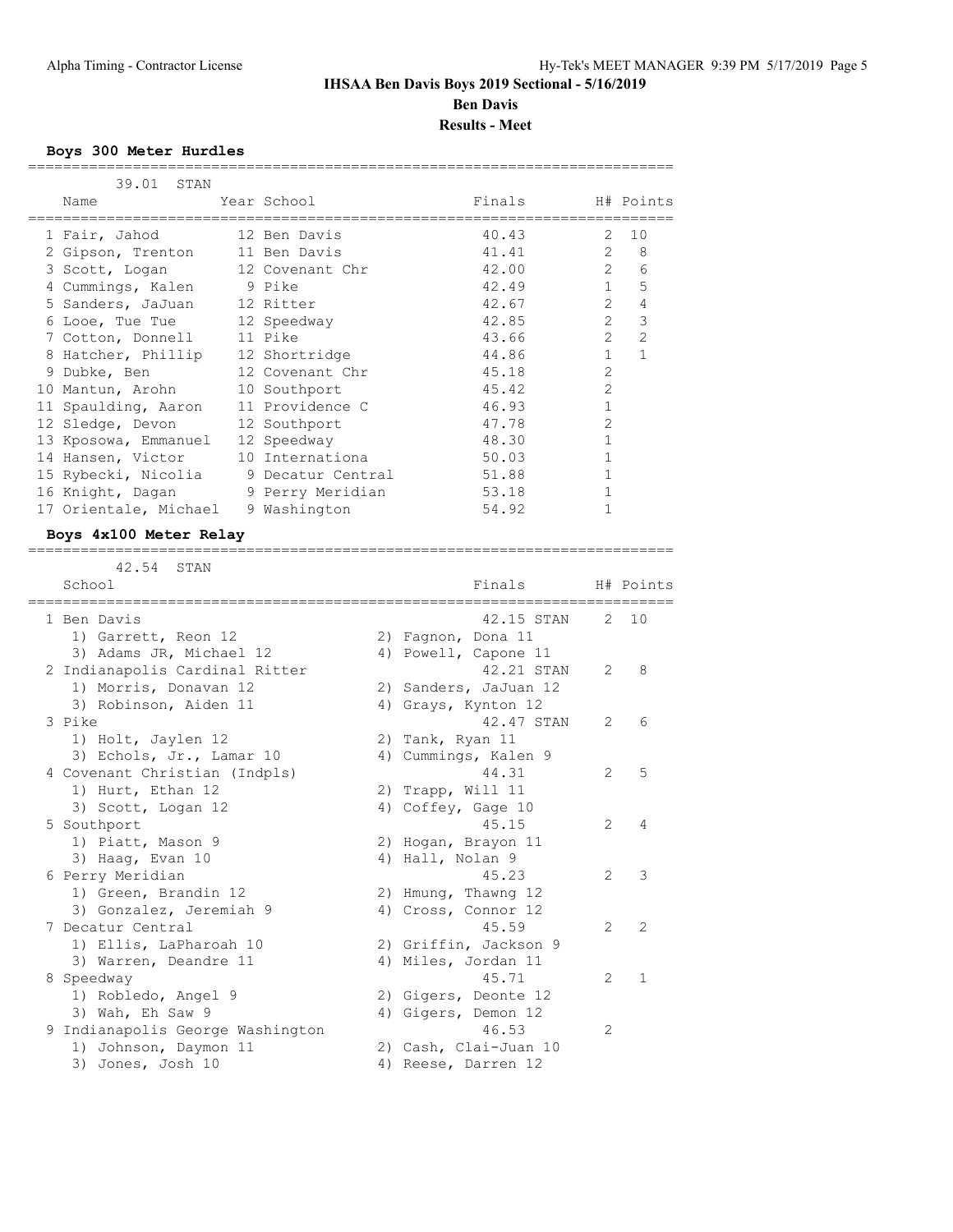**Results - Meet**

#### **Boys 4x400 Meter Relay**

| 3:20.44<br>STAN                                                |                         |        |
|----------------------------------------------------------------|-------------------------|--------|
| School                                                         | Finals                  | Points |
| l Ben Davis                                                    | 3:23.22                 | 10     |
| 1) Moody, Aaron 11                                             | 2) Higgins, Maurice 12  |        |
| 3) Hoskins, Anthony 12                                         | 4) Fair, Jahod 12       |        |
| 2 Pike                                                         | 3:23.68                 | 8      |
| 1) Anderson, Alijah 10                                         | 2) Riley, Jahn 11       |        |
| 3) Echols, Jr., Lamar 10                                       | 4) Harris, Keyshawn 10  |        |
| 3 Covenant Christian (Indpls)                                  | 3:29.49                 | 6      |
| 1) Hurt, Ethan 12                                              | 2) Trapp, Will 11       |        |
| 3) Coffey, Gage 10                                             | 4) Foster, Justin 12    |        |
| 4 Southport                                                    | 3:32.79                 | 5      |
| 1) Gaylord, Corey 12                                           | 2) Piatt, Mason 9       |        |
| 3) Smith, Jacob 12                                             | 4) Meier, Jackson 10    |        |
| 5 Speedway                                                     | 3:40.99                 | 4      |
| 1) Jeter, Eighbry 12                                           | 2) Isaac, Devin 10      |        |
| 3) Smith, Kyle 12                                              | 4) Curran, Nick 12      |        |
| 6 Perry Meridian                                               | 3:43.87                 | 3      |
| 1) Trammell, Brett 11                                          | 2) Gil-Ceja, Oswaldo 11 |        |
| 3) Arnold, Caleb 12                                            | 4) Green, Tysin 11      |        |
| 7 Decatur Central                                              | 3:44.29                 | 2      |
| 1) Reece, Pavon 11                                             | 2) Kelley, George 10    |        |
| 3) Griffin, Jackson 9                                          | 4) Warren, Deandre 11   |        |
| Boys 4x800 Meter Relay                                         |                         |        |
|                                                                |                         |        |
| 7:53.43<br>STAN                                                |                         |        |
| School<br>===========<br>;==================================== | Finals                  | Points |
|                                                                |                         |        |
| 1 Ben Davis                                                    | 8:10.51                 | 10     |
| 1) Speitel, Tyler 11                                           | 2) Vargas, Antonio 12   |        |
| 3) Davalos, Carlos 12                                          | 4) Opiew, Manamanya 12  |        |
| 2 Pike                                                         | 8:15.42                 | 8      |
| 1) Anderson, Alijah 10                                         | 2) Dobbs, Jr., Roy 10   |        |
| 3) Oladapo, Kehinde 11                                         | 4) Harris, Keyshawn 10  |        |
| 3 Southport                                                    | 8:24.82                 | 6      |
| 1) Melendez, Jonathan 10                                       | 2) Smith, Jacob 12      |        |
| 3) Hampshire, Malachi 10                                       | 4) Meier, Jackson 10    |        |
| 4 Covenant Christian (Indpls)                                  | 8:43.39                 | 5      |
| 1) Wilson, Gabe 10                                             | 2) Sloan, Nate 11       |        |
| 3) Skaggs, Timothy 10                                          | 4) Prahlow, Caleb 9     |        |
| 5 Speedway                                                     | 8:45.66                 | 4      |
| 1) Gomez, Chris 11                                             | 2) Isaac, Devin 10      |        |
| 3) Davis, Sam 12                                               | 4) Smith, Kyle 12       |        |
| 6 Perry Meridian                                               | 8:47.78                 | 3      |
| 1) Faulkner, Shawn 10                                          | 2) Arnold, Caleb 12     |        |
| 3) Gil-Ceja, Oswaldo 11                                        | 4) Orr, Jakob 12        |        |
| Boys High Jump                                                 |                         |        |
| =====================<br>$6 - 04.50$<br>STAN                   |                         |        |
| Year School<br>Name<br>=============================           | Finals                  | Points |

=======================================================================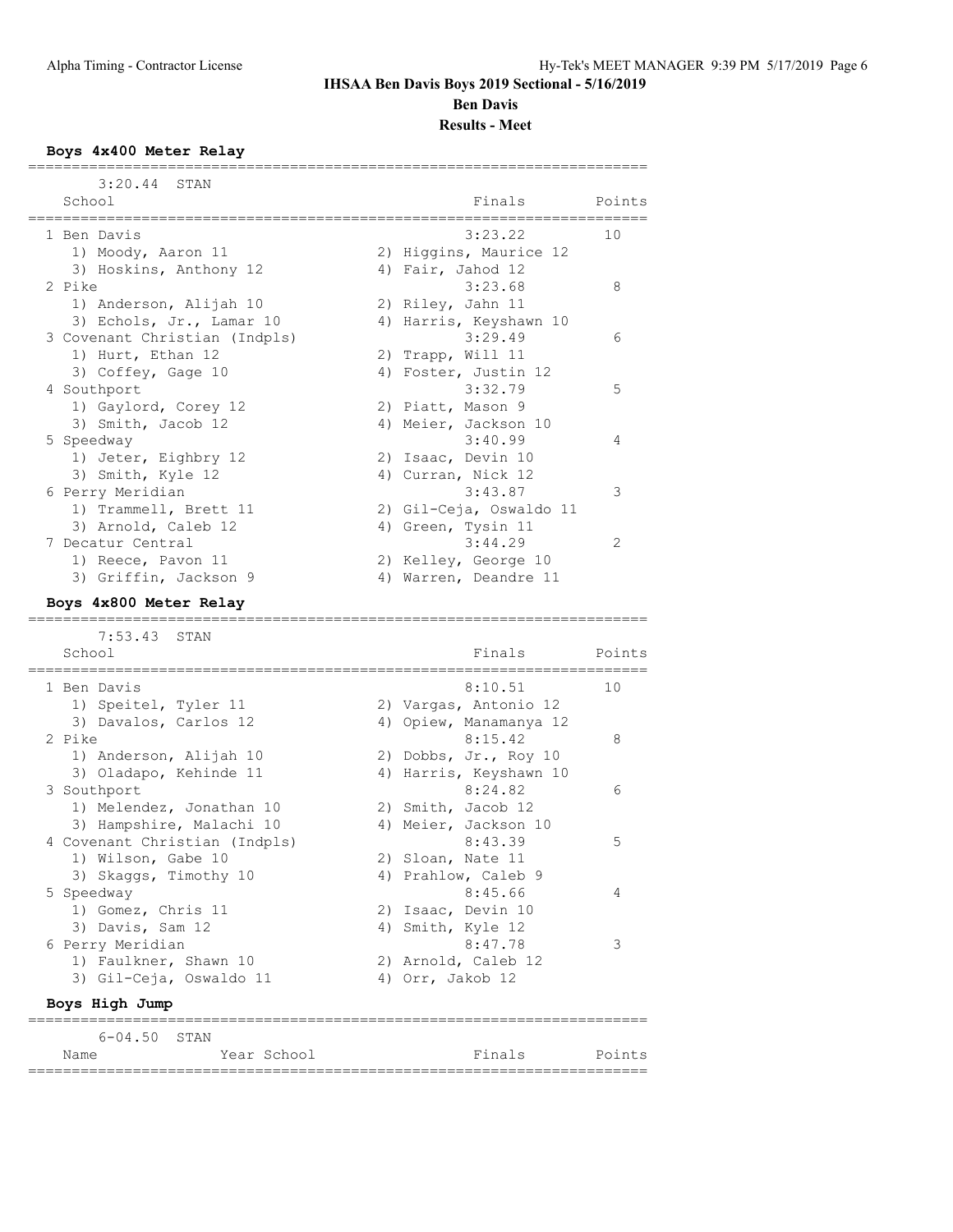**Ben Davis**

### **Results - Meet**

| Boys High Jump |  |
|----------------|--|
|----------------|--|

| 1 Mitchell, Jr., Law 12 Pike                              | 6-08.00 STAN | 10             |
|-----------------------------------------------------------|--------------|----------------|
| 5-06 5-08 5-10 6-00 6-01 6-02 6-03 6-04.50 6-06 6-08 6-10 |              |                |
| P P P P P O P O XO XXO XXX                                |              |                |
| 2 Cotton, Donnell 11 Pike                                 | $6 - 02.00$  | - 8            |
| 5-06 5-08 5-10 6-00 6-01 6-02 6-03 6-04.50                |              |                |
| P P O O P O P XXX                                         |              |                |
| 3 Day II, Dominic 12 Ben Davis 6-01.00                    |              | 6              |
| 5-06 5-08 5-10 6-00 6-01 6-02 6-03 6-04.50                |              |                |
|                                                           |              |                |
| 4 Jones, Dekahri 12 Perry Meridian 6-00.00                |              | 5              |
| $5 - 06$ $5 - 08$ $5 - 10$ $6 - 00$ $6 - 01$              |              |                |
| P O O XO XXX                                              |              |                |
| 5 Jeter, Micah 12 Ben Davis                               | $5 - 10.00$  | $\overline{4}$ |
| $5 - 06$ $5 - 08$ $5 - 10$ $6 - 00$                       |              |                |
| P P XO XXX                                                |              |                |
| 6 Danley II, Semaj 12 Perry Meridian J5-10.00             |              | $\mathbf{3}$   |
| $5 - 06$ $5 - 08$ $5 - 10$ $6 - 00$                       |              |                |
| P XO XO XXX                                               |              |                |
| 7 Henderson, Ethan 10 Southport                           | $J5-10.00$   | $\overline{c}$ |
| $5 - 08$ $5 - 10$ $6 - 00$                                |              |                |
| XXO XO XXX                                                |              |                |
| 8 Dubke, Ben 12 Covenant Chr 5-06.00                      |              | $\mathbf{1}$   |
| $5 - 06$ $5 - 08$                                         |              |                |
| XXO XXX                                                   |              |                |
| 10 Speedway<br>-- Jimba, Sam                              | NH.          |                |
| $5 - 06$                                                  |              |                |
| XXX                                                       |              |                |
| -- Nowak, Hannes 11 Southport                             | NH           |                |
| $5 - 06$                                                  |              |                |
| XXX                                                       |              |                |
| -- Moore, Alex 12 Speedway                                | NH           |                |
| $5 - 06$                                                  |              |                |
| XXX                                                       |              |                |
| -- Prahlow, Caleb 9 Covenant Chr                          | ΝH           |                |
| $5 - 06$                                                  |              |                |
| XXX                                                       |              |                |
| -- Oso, David 11 Decatur Central                          | NH           |                |
| $5 - 06$ 5-08                                             |              |                |
| P XXX                                                     |              |                |

#### **Boys Pole Vault**

|                          |   | $14 - 04.00$ STAN |            |             |        |                                                             |     |               |     |        |
|--------------------------|---|-------------------|------------|-------------|--------|-------------------------------------------------------------|-----|---------------|-----|--------|
| Name                     |   |                   |            | Year School |        |                                                             |     | Finals        |     | Points |
| 1 Clark, Malachi 10 Pike |   |                   |            |             |        |                                                             |     | $12 - 00.00$  |     | 10     |
|                          |   |                   |            |             |        | 8-00 8-06 9-00 9-06 10-00 10-06 11-00 11-06 12-00 12-06     |     |               |     |        |
| P                        | P | P                 | P          |             | P<br>P | $\bigcirc$                                                  | ∩   | ∩             | XXX |        |
| 2 Cooper, John           |   |                   |            | 11 Ritter   |        |                                                             |     | $11 - 00.00$  |     | 8      |
|                          |   |                   |            |             |        | $8-00$ $8-06$ $9-00$ $9-06$ $10-00$ $10-06$ $11-00$ $11-06$ |     |               |     |        |
| P                        | P | ∩                 | $\bigcirc$ | - XO        | ∩      | ∩                                                           | XXX |               |     |        |
| 3 Gardner, Ross          |   |                   |            | 10 Pike     |        |                                                             |     | $J11 - 00.00$ |     | 6      |
|                          |   |                   |            |             |        | $8-00$ $8-06$ $9-00$ $9-06$ $10-00$ $10-06$ $11-00$ $11-06$ |     |               |     |        |
| P                        | P | P                 | P          | P           | P      | XO                                                          | XXX |               |     |        |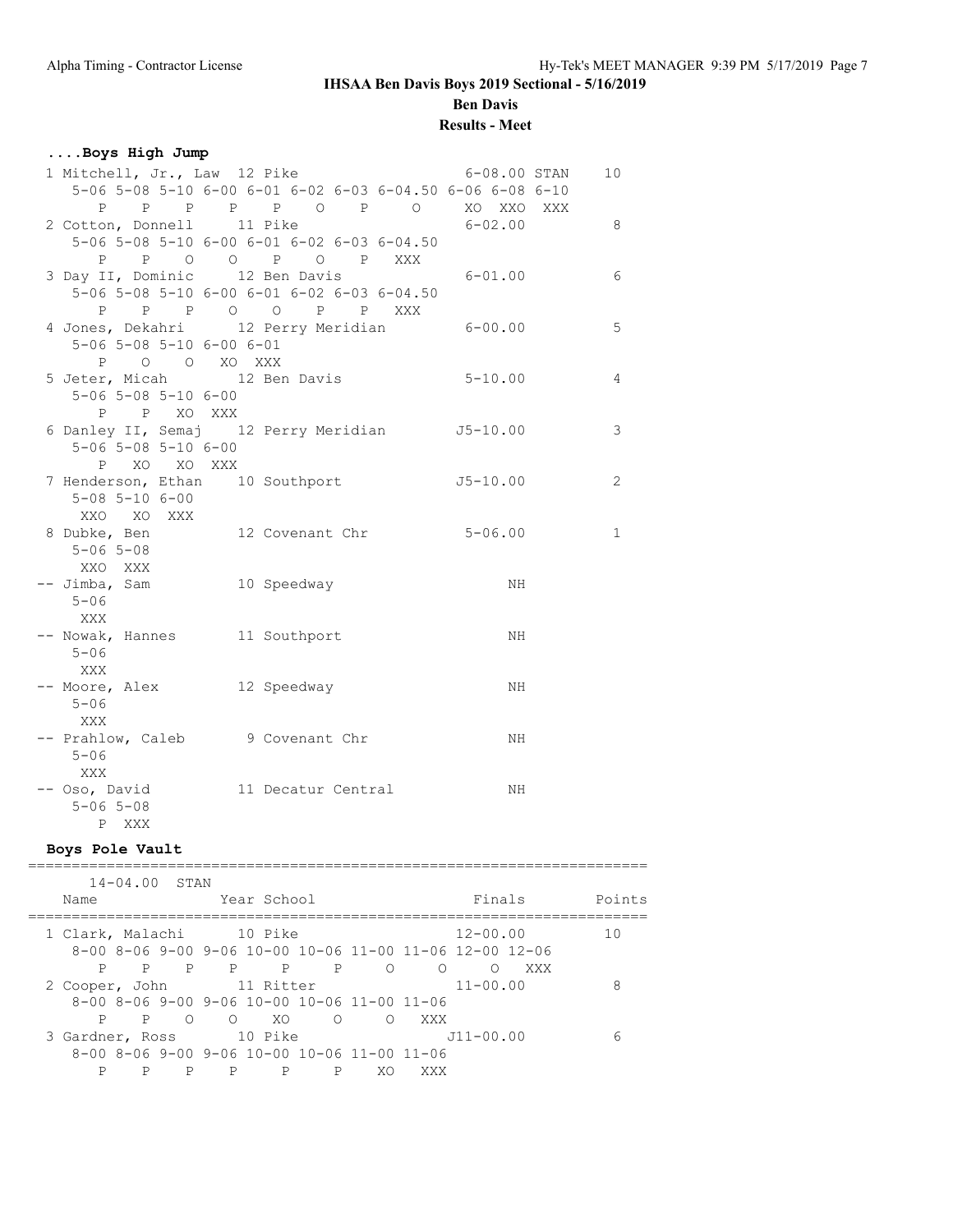**Ben Davis**

### **Results - Meet**

|  | Boys Pole Vault                                      |             |                                                                                               |                       |                 |                |                 |
|--|------------------------------------------------------|-------------|-----------------------------------------------------------------------------------------------|-----------------------|-----------------|----------------|-----------------|
|  |                                                      |             | 4 Mar, Sa (a) 9 Perry Meridian (a) 10-06.00 (a) 4.50<br>8-00 8-06 9-00 9-06 10-00 10-06 11-00 |                       |                 |                |                 |
|  |                                                      |             | P P P P O O XXX                                                                               |                       |                 |                |                 |
|  |                                                      |             | 4 Herbert, Darien 12 Ben Davis                                                                |                       | $10 - 06.00$    |                | 4.50            |
|  |                                                      |             | 8-00 8-06 9-00 9-06 10-00 10-06 11-00                                                         |                       |                 |                |                 |
|  |                                                      |             | P P P P O O XXX                                                                               |                       |                 |                |                 |
|  |                                                      |             | 6 Haag, Evan 10 Southport                                                                     |                       | J10-06.00       |                | 3               |
|  |                                                      |             | 8-00 8-06 9-00 9-06 10-00 10-06 11-00                                                         |                       |                 |                |                 |
|  |                                                      |             | P P P XO O O XXX                                                                              |                       |                 |                |                 |
|  |                                                      |             | 7 Arnold, Caleb 12 Perry Meridian 10-00.00                                                    |                       |                 |                | 2               |
|  | 8-00 8-06 9-00 9-06 10-00 10-06                      |             |                                                                                               |                       |                 |                |                 |
|  | P                                                    | P P O O XXX |                                                                                               |                       |                 |                |                 |
|  |                                                      |             | 8 Shewmaker, Austin 11 Speedway                                                               |                       | $9 - 06.00$     |                | $\mathbf 1$     |
|  | 8-00 8-06 9-00 9-06 10-00                            |             |                                                                                               |                       |                 |                |                 |
|  |                                                      | P P P O XXX |                                                                                               |                       |                 |                |                 |
|  |                                                      |             | 9 Scott, Rylan 11 Decatur Central 9-00.00                                                     |                       |                 |                |                 |
|  | 8-00 8-06 9-00 9-06                                  |             |                                                                                               |                       |                 |                |                 |
|  | P P XO XXX                                           |             |                                                                                               |                       |                 |                |                 |
|  |                                                      |             | 10 Flinsbaugh, Jack 9 Decatur Central 59-00.00                                                |                       |                 |                |                 |
|  | $8 - 00$ $8 - 06$ $9 - 00$ $9 - 06$                  |             |                                                                                               |                       |                 |                |                 |
|  | P P XXO XXX                                          |             |                                                                                               |                       |                 |                |                 |
|  | -- Nunn, Cody 9 Southport                            |             |                                                                                               |                       | NH.             |                |                 |
|  | $8 - 00$ $8 - 06$ $9 - 00$                           |             |                                                                                               |                       |                 |                |                 |
|  | P P XXX                                              |             |                                                                                               |                       |                 |                |                 |
|  | -- Bouier JR, Eric 10 Ben Davis                      |             |                                                                                               |                       | NH.             |                |                 |
|  | 8-00 8-06 9-00 9-06 10-00                            |             |                                                                                               |                       |                 |                |                 |
|  |                                                      | P P P P XXX |                                                                                               |                       |                 |                |                 |
|  | Boys Long Jump<br>================================== |             |                                                                                               |                       |                 |                |                 |
|  | 22-04.75 STAN                                        |             |                                                                                               |                       |                 |                |                 |
|  | Name                                                 | Year School |                                                                                               |                       | Finals Points   |                |                 |
|  | __________________________________                   |             |                                                                                               | --------------------- |                 | ============== |                 |
|  | 20-10 23-00 23-03                                    |             | 1 Day II, Dominic 12 Ben Davis 23-03.00 STAN 10                                               |                       |                 |                |                 |
|  |                                                      |             | 2 Grays, Kynton 12 Ritter<br>21-05 22-03 22-08.50 22-01 FOUL 22-03                            |                       | 22-08.50 STAN 8 |                |                 |
|  |                                                      |             | 3 Malatestinic, Jere 12 Ritter                                                                |                       | $21 - 03.00$    |                | $6\overline{6}$ |
|  |                                                      |             | FOUL 21-00 21-03 FOUL FOUL FOUL                                                               |                       |                 |                |                 |
|  |                                                      |             | 4 Green, Brandin 12 Perry Meridian 21-01.50                                                   |                       |                 |                | 5               |
|  |                                                      |             | 19-01.50 20-10 21-01.50 FOUL 20-02.50                                                         |                       | FOUL            |                |                 |
|  | 5 Jones, Josh 10 Washington                          |             |                                                                                               |                       | $20 - 05.50$    |                | 4               |
|  |                                                      |             | 17-07 19-00.50 20-05.50 20-01.50                                                              | FOUL                  | $18 - 11$       |                |                 |
|  | 6 Moore, Eric                                        |             | 11 Ben Davis                                                                                  |                       | $20 - 03.00$    |                | 3               |
|  | 19-10 FOUL                                           |             | 20-03 19-01.25 17-11                                                                          | FOUL                  |                 |                |                 |
|  | 7 Dunville, Kenneth                                  | 11 Pike     |                                                                                               |                       | $20 - 01.00$    |                | $\mathbf{2}$    |
|  |                                                      |             | 19-09 20-00 20-01 20-00 18-02.50                                                              | $19 - 00$             |                 |                |                 |
|  | 8 Parrish, Dylan                                     |             | 12 Perry Meridian                                                                             |                       | $19 - 08.50$    |                | 1               |
|  |                                                      |             |                                                                                               |                       |                 |                |                 |

 19-01 18-06 19-03 18-07.50 FOUL FOUL 10 Hicks, Keenan 9 Decatur Central J19-03.00 19-03 18-03 17-10.50 18-00.50 FOUL FOUL 11 Majekodunmi, John 11 Indiana Math 19-00.00 18-08 18-07.50 19-00

9 Wah, Eh Saw 9 Speedway 19-03.00

FOUL 19-08.50 18-08 18-02.25 FOUL 17-08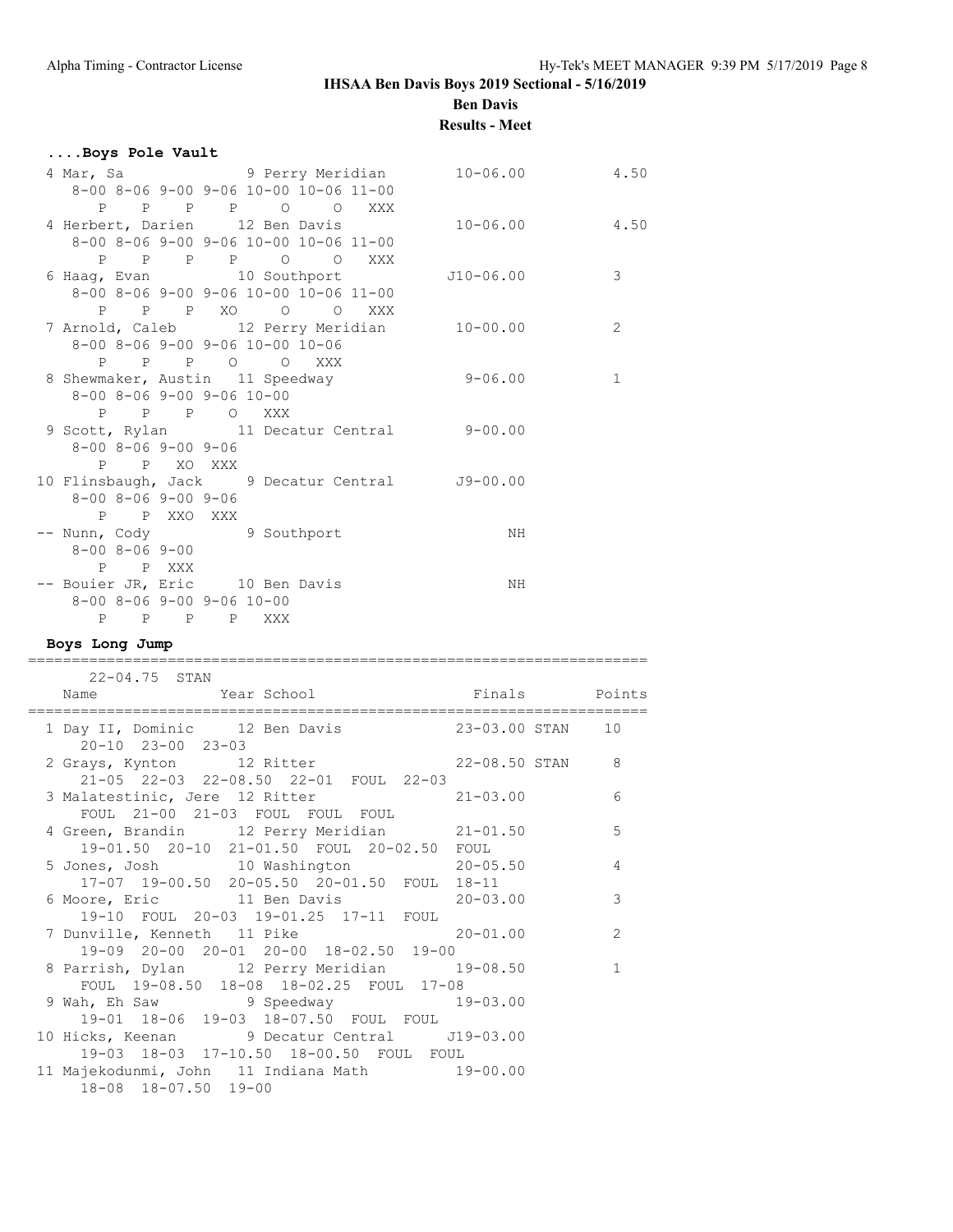**Ben Davis**

### **Results - Meet**

|  |  |  | Boys Long Jump |  |  |
|--|--|--|----------------|--|--|
|--|--|--|----------------|--|--|

| 12 Harmon, Kristopher 10 Pike     |                                    | $J19 - 00.00$ |
|-----------------------------------|------------------------------------|---------------|
| 18-06 17-07 19-00                 |                                    |               |
|                                   | 13 Brent, Ceddy 11 Decatur Central | $18 - 07.50$  |
| 18-00 18-07.50 18-07              |                                    |               |
| 14 Hall, Nolan 9 Southport        |                                    | $18 - 06.00$  |
| FOUL 18-01.50 18-06               |                                    |               |
| 15 Trapp, Will 11 Covenant Chr    |                                    | $J18 - 06.00$ |
| 16-11 18-06 17-04.50              |                                    |               |
| 16 Cash, Clai-Juan 10 Washington  |                                    | $18 - 05.25$  |
| 18-05.25 18-05 18-03              |                                    |               |
| 17 Piatt, Mason 9 Southport       |                                    | $17 - 11.50$  |
| FOUL FOUL 17-11.50                |                                    |               |
| 18 Hansen, Victor 10 Internationa |                                    | $17 - 01.00$  |
| 17-01 FOUL 15-06.50               |                                    |               |
| 19 Mekwunye, Alex 10 Speedway     |                                    | $16 - 11.00$  |
| 16-11 16-03.50 16-11              |                                    |               |

### **Boys Shot Put**

=======================================================================

| 53-05.50 STAN                                                                                                       |                |
|---------------------------------------------------------------------------------------------------------------------|----------------|
| Name                                                                                                                |                |
| 1 Renick, Dylan 12 Decatur Central 53-08.00 STAN 10<br>51-00 51-01 49-06 50-06 53-08 50-02                          |                |
| 2 Wainscott, Christo 11 Perry Meridian 50-02.00 8<br>48-04 FOUL 48-04 FOUL 50-02 FOUL                               |                |
| 3 Pagel, Steven 12 Southport 47-08.00<br>44-00 FOUL 47-06 46-03 47-08 FOUL                                          | 6              |
| 4 Jones, Dawand 12 Ben Davis 44-09.00<br>$34-05$ $43-04$ $40-01$ $44-09$ $43-09$ $44-08$                            | 5              |
| 5 Harwell, Isaiah 10 Perry Meridian 12-03.00                                                                        | $\overline{4}$ |
| 38-10 40-06 42-03 41-02 41-01 41-11<br>6 Tellas, Matthew 12 Southport 42-00.00<br>40-06 41-07 42-00 40-04 FOUL FOUL | $\mathcal{E}$  |
| 7 Harvey, David 9 Decatur Central 40-08.00<br>FOUL 36-00 40-07 40-08 39-03 28-10                                    | 2              |
| 8 Clark, Charles 10 Indiana Math 39-08.00<br>$39 - 08$ $30 - 03$ $32 - 05$                                          | $\mathbf{1}$   |
| 9 Propst, Sam 12 Covenant Chr 39-00.00<br>39-00 38-06 38-08 36-11 35-08 38-11                                       |                |
| 10 Sims, Daveion 12 Shortridge 38-02.00<br>$37-07$ $38-02$ $38-01$                                                  |                |
| 11 Allspaw, Sam 12 Ritter 38-00.00<br>$32 - 06$ $38 - 00$ $36 - 03$                                                 |                |
| 12 Jones, Tyler 12 Speedway 37-01.00<br>37-01 36-01 36-00                                                           |                |
| 13 Blinks, Kelan 10 Washington 537-01.00<br>$3 - 06$ $37 - 01$ $35 - 11$                                            |                |
| 14 Gonzalez, Alfonso 10 Washington 35-09.00<br>35-03.50 35-09 35-06                                                 |                |
| 15 Sparks, Ethan 9 Covenant Chr 35-08.00<br>35-08 35-06 35-05                                                       |                |
| 16 Weschler, Jordan 12 Speedway 34-08.00<br>$34 - 00$ $34 - 08$ $32 - 05$                                           |                |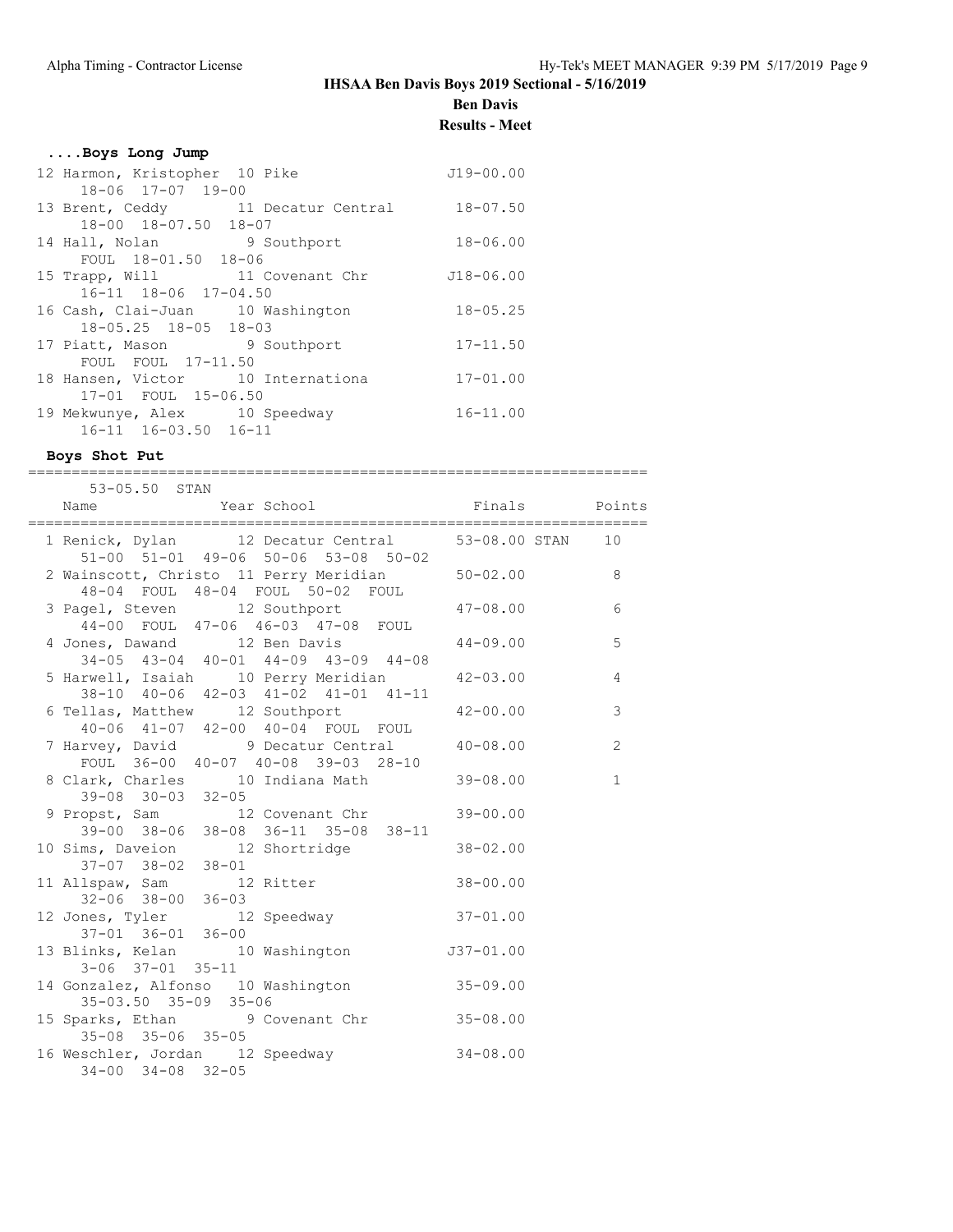**Ben Davis**

**Results - Meet**

# **....Boys Shot Put**

| 17 Washington, Chris 11 Metropolitan | $34 - 00.50$ |
|--------------------------------------|--------------|
| $34 - 00.50$ $32 - 07$ $30 - 01$     |              |
| 18 Tellas, Kaleu 10 Internationa     | $33 - 06.00$ |
| $31 - 04$ $33 - 06$ $30 - 06$        |              |
| 19 Jordan, Ben 12 Ritter             | $27 - 05.50$ |
| $27 - 05.50$ $22 - 04$ $23 - 04$     |              |
| 20 Clark, Tyrese 10 Indiana Math     | $26 - 08.00$ |
| $26 - 08$ $24 - 05$ $26 - 06$        |              |
| -- Collins, Mynais 11 Ben Davis      | FOUL         |
| FOUL FOUL<br>FOUL                    |              |

#### **Boys Discus Throw**

| 159-10 STAN                                                                                                                |                |
|----------------------------------------------------------------------------------------------------------------------------|----------------|
|                                                                                                                            |                |
| 1 Collins, Mynais 11 Ben Davis 150-00.00<br>130-01 FOUL FOUL FOUL 137-09 150-00                                            | 10             |
| 2 Wainscott, Christo 11 Perry Meridian 143-01.00 8                                                                         |                |
| 127-03 FOUL FOUL 143-01 140-04<br>3 Renick, Dylan 12 Decatur Central 138-10.00<br>93-03 122-09 133-01 138-10 129-06 135-04 | 6              |
| 4 Pendleton, Noah 10 Perry Meridian 130-00.00<br>129-04 130-00 129-07 124-09 127-06 128-03                                 | 5              |
| 5 Tellas, Matthew 12 Southport 122-04.00<br>118-06 113-09 122-04 FOUL FOUL FOUL                                            | $\overline{4}$ |
| 6 Galovic, Jackson 9 Decatur Central 115-07.00<br>106-08 100-08 112-04 109-07 105-06 115-07                                | 3              |
| 7 Jones, Tyler 12 Speedway 114-00.00<br>113-04 114-00 112-06 FOUL FOUL FOUL                                                | 2              |
| 8 Williams, Romel 10 Ben Davis 102-04.00<br>FOUL 102-04 FOUL 91-07 94-10 FOUL                                              | $\mathbf{1}$   |
| 9 Propst, Sam 12 Covenant Chr 102-02.00<br>90-08 96-03 101-06 FOUL FOUL 102-02                                             |                |
| 10 Gonzalez, Alfonso 10 Washington 98-02.00<br>FOUL 98-02 95-06                                                            |                |
| 11 Sims, Daveion 12 Shortridge 97-03.00<br>$79 - 00.50$ $97 - 03$ $94 - 07$                                                |                |
| 12 Sparks, Ethan 9 Covenant Chr 95-02.00<br>95-02 FOUL FOUL                                                                |                |
| 13 Blinks, Kelan 10 Washington 91-00.00<br>78-03.50 83-10 91-00                                                            |                |
| 14 Tellas, Kaleu 10 Internationa<br>89-09.75<br>89-09.75 79-07.50 78-10                                                    |                |
| 15 Allspaw, Sam 12 Ritter<br>$87 - 06.00$<br>73-03 87-06 82-08                                                             |                |
| 16 Weschler, Jordan 12 Speedway 62-08.00<br>$77 - 09$ $77 - 11$ $82 - 08$                                                  |                |
| $\frac{17}{17}$ Jordan, Ben $\frac{12}{12}$ Ritter 77-09.00<br>$77-09$ $73-06$ $76-01$                                     |                |
| 18 Clark, Charles 10 Indiana Math 76-00.00<br>65-08 69-08 76-00                                                            |                |
| 19 Pagel, Steven 12 Southport 74-08.00<br>74-08 FOUL FOUL                                                                  |                |
|                                                                                                                            |                |